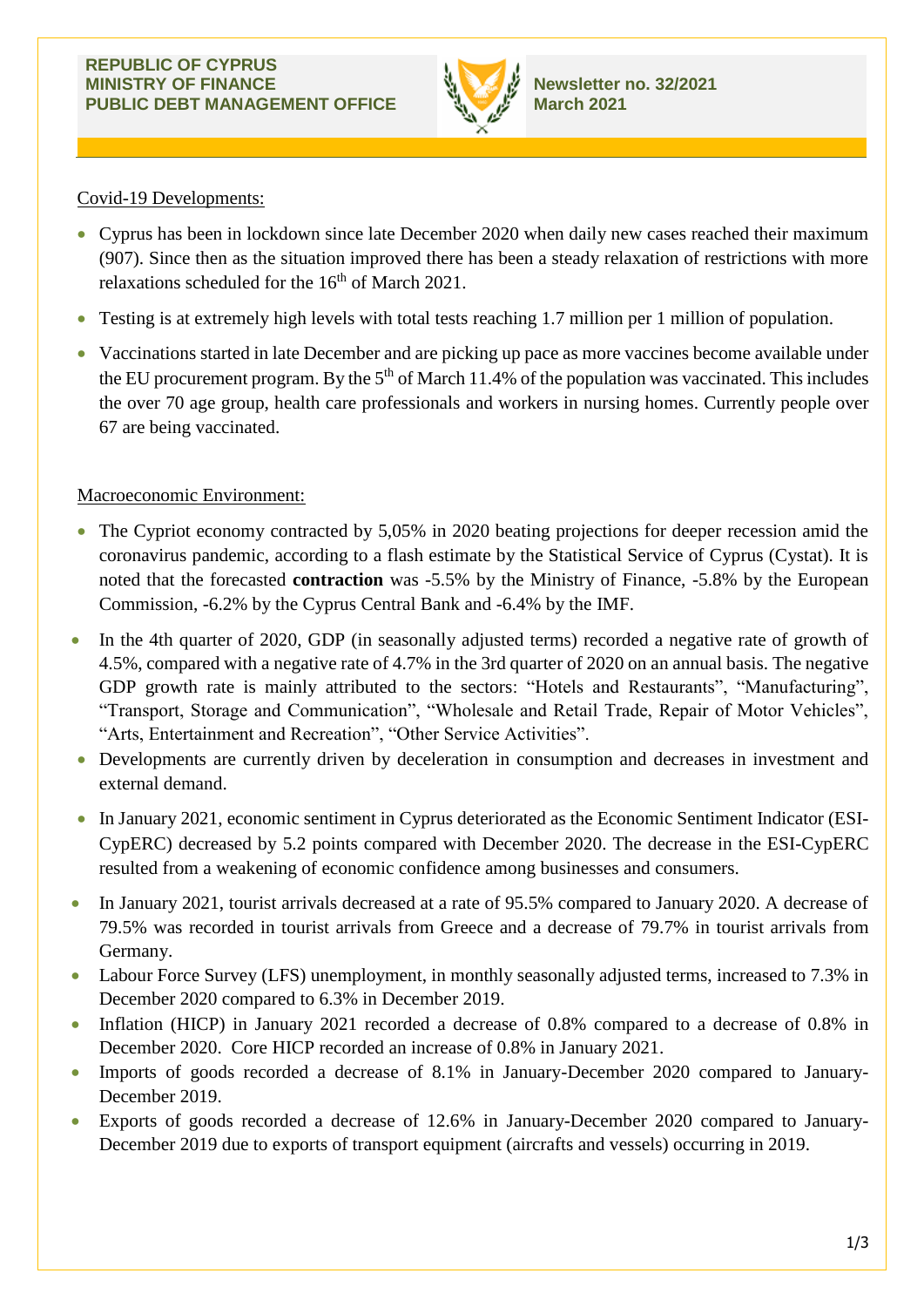### Fiscal Developments:

- General government budget balance (GGBB) recorded a deficit in January-December 2020, of the order of  $\epsilon$ 1,059 mn (-5.0% of GDP) compared to a surplus of  $\epsilon$ 325.9 mn (1.5% of GDP) during the corresponding period the year before.
- General government primary balance (GGPB) recorded a deficit in January-December 2020, of the order of  $\epsilon$ 564.1 mn (-2.7% of GDP) compared to a surplus of  $\epsilon$ 836.4 mn (3.8% of GDP) during the corresponding period the year before.
- Total expenditure exhibited an increase of about 11.5%, reaching €9,946.6 mn in January-December 2020, compared to  $\epsilon$ 8,917.1 mn during the corresponding period the year before.
- Total revenue exhibited a decrease of about 3.8%, reaching €8,887.7 mn in January-December 2020, compared to  $\epsilon$ 9,243.0 mn during the corresponding period the year before.

# Banking Sector:

- Reduction in non-performing exposures (NPEs) continued in 2020 as NPEs dropped from  $\epsilon$ 9.1 bn on 31/12/19 (28.0% of gross loans) to  $\epsilon$ 6.3 bn on 31/10/20 (20.9% of gross loans), the accumulated provisions being 56.7% of NPEs (compared to 55.3% in 2019), and restructurings of €4.1 bn (13.5% of gross loans). Banks continued deleveraging efforts, with cumulative sales of loans from June 2018 until mid - February 2021 reaching €5.5 bn.
- Total deposits at end January stand at  $\epsilon$ 47.9 bn, down from  $\epsilon$ 48.7 bn in December 2019 (decrease 1.6%). The decrease occurred in 'non-EU residents' (€666 mn or 10.0%) and 'EU non-residents' (€366 mn or 12.9%), whereas residents remained stable, with a small increase of  $\epsilon$ 240 mn or 0.6%.
- The CBC's residential property price index recorded a decrease of  $0.4\%$  in the  $3<sup>rd</sup>$  quarter of 2020 compared to the  $2<sup>nd</sup>$  quarter of 2020 and an increase of 1.2% compared to the  $3<sup>rd</sup>$  quarter of 2019. Cumulative from the  $1<sup>st</sup>$  quarter of 2008 it has exhibited a decline of 23.7%, revealing an adjustment to the conditions of lower domestic and foreign demand.
- Bank of Cyprus, Cyprus' largest bank, announced the following preliminary financial results for the year ended 31 December 2020, incorporating the sale (January 2021) of Helix 2B' NPE portfolio of  $\epsilon$ 545 mn (total €1.5 bn NPE sales since December 2019): €171 mn net loss (net loss €70 mn in 2019), fully loaded CET1 ratio 15.2%, capital adequacy ratio 18.7%, excess liquidity €4.2bn, net loans to deposits 60%, and  $\epsilon$ 1.4bn new lending. NPLs now consist 16% of gross loans / 7% of net loans, with 62% NPEs covered by provisions.
- Hellenic Bank, the second largest bank, announced the following results for the nine months ended 30 September 2020: net profit of €40.0 mn (net profit €108 mn for 2019), CET1 ratio 20.06%, capital adequacy ratio 22.51%, cost to income ratio 66.7%, liquidity coverage ratio of 454% and net loans to deposits ratio 42.5%. NPLs consist 24.5% of the gross loans, of which 45.9% are covered by provisions, whereas when excluding loans covered by the Asset Protection Scheme granted by the government in 2018 as part of the acquisition of the CCB performing balance sheet, NPL ratio drops to 17.6%, and NPL coverage rises to 58.6%.
- Under the emergency measures announced by the Government in order to control spread of COVID-19, 50,586 borrowers with loans less than 30 days of arrears in licensed credit institutions and credit acquisition companies, applied for suspension until end 2020, of installments and interest on their loans. These loan suspensions had a gross carrying amount of  $\epsilon$ 11.75bn, and suspended credit facilities of  $\epsilon$ 1.34 bn. Since 1<sup>st</sup> January 2021, this measure has been abolished.